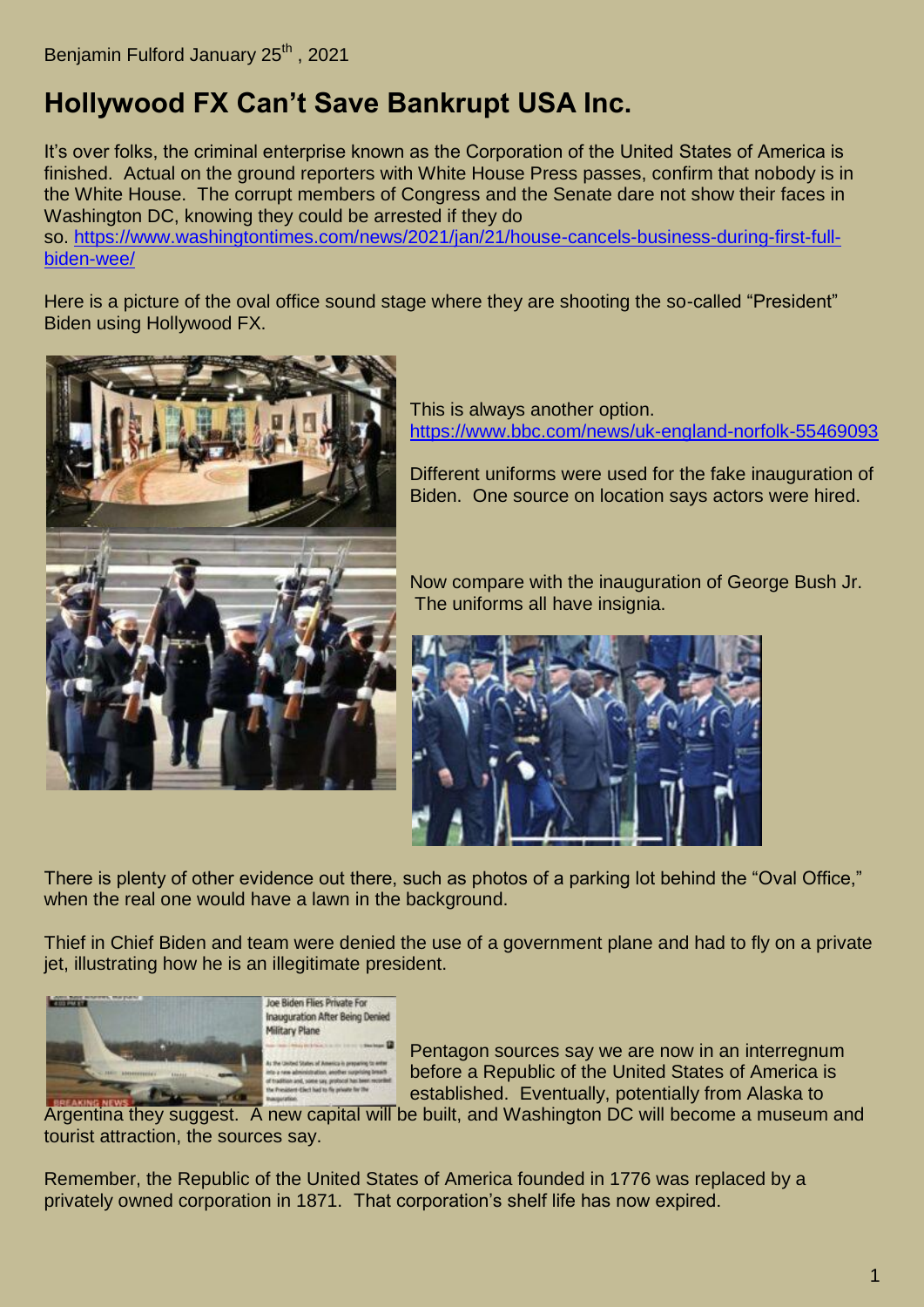However, the owners of the Corporation: the Rockefeller and Rothschild, etc. crime families are still fighting tooth and nail to keep their illusion of control intact. They have reached a deal with Communist China to finance their corporation and have been blackmailing the U.S. military with nuclear dirty bombs.

That is why their sh-t-show is still on many television sets. As further evidence the Rockefellers are trying to sell us out to China, take a look at the CCP flunky they want to run the CIA: <https://thenationalpulse.com/exclusive/biden-cia-director-ccp/>

However, Pentagon, British MI6 and Russian FSB sources say a counter-attack is underway that will end their entire fake pandemic and related attempt at establishing totalitarian rule. Russian FSB sources promise "the global trend is to stop the pandemic hysteria by May." Of course, we have seen so many deadlines come and go with no visible change happening that we will only believe this when we see it.

Nonetheless, the reason the Russians say it will be over by May is because – although the information has been carefully scrubbed from the English language internet – the fact is that in 2020 global mortality statistics show no increase. In other words, the objective facts show the entire pandemic is fake.

The article at the link below in Russian has English charts showing these statistics. Please use Google translate or something similar to read the text. [https://hippy](https://hippy-end.livejournal.com/3918359.html)[end.livejournal.com/3918359.html](https://hippy-end.livejournal.com/3918359.html)

Furthermore, shocking revelations about the real reason for the ongoing mRNA vaccination campaign have motivated world special forces to intensify the hunt and kill operation against the Khazarian Mafia politburo and their flunkies. This means, for example, the entire extended Rockefeller family is being rounded up.

Here is proof of Rockefeller guilt from a document their foundation produced in May of 2010:

"In 2021, the pandemic that the world had been anticipating for years finally hit. Unlike 2009's H1N1, this new influenza strain — originating from wild geese — was extremely virulent and deadly. Even the most pandemic-prepared nations were quickly overwhelmed when the virus streaked around the world, infecting nearly 20 percent of the global population and killing 8 million in just seven months, the majority of them healthy young adults.

The pandemic also had a deadly effect on economies: international mobility of both people and goods screeched to a halt, debilitating industries like tourism and breaking global supply chains. Even locally, normally bustling shops and office buildings sat empty for months, devoid of both employees and customers.

The pandemic blanketed the planet — though disproportionate numbers died in Africa, Southeast Asia, and Central America, where the virus spread like wildfire in the absence of official containment protocols. But even in developed countries, containment was a challenge.

The United States's initial policy of "strongly discouraging" citizens from flying proved deadly in its leniency, accelerating the spread of the virus not just within the U.S. but across borders. However, a few countries did fare better — China in particular.

The Chinese government's quick imposition and enforcement of mandatory quarantine for all citizens, as well as its instant and near-hermetic sealing off of all borders, saved millions of lives, stopping the spread of the virus far earlier than in other countries and enabling a swifter post-pandemic recovery…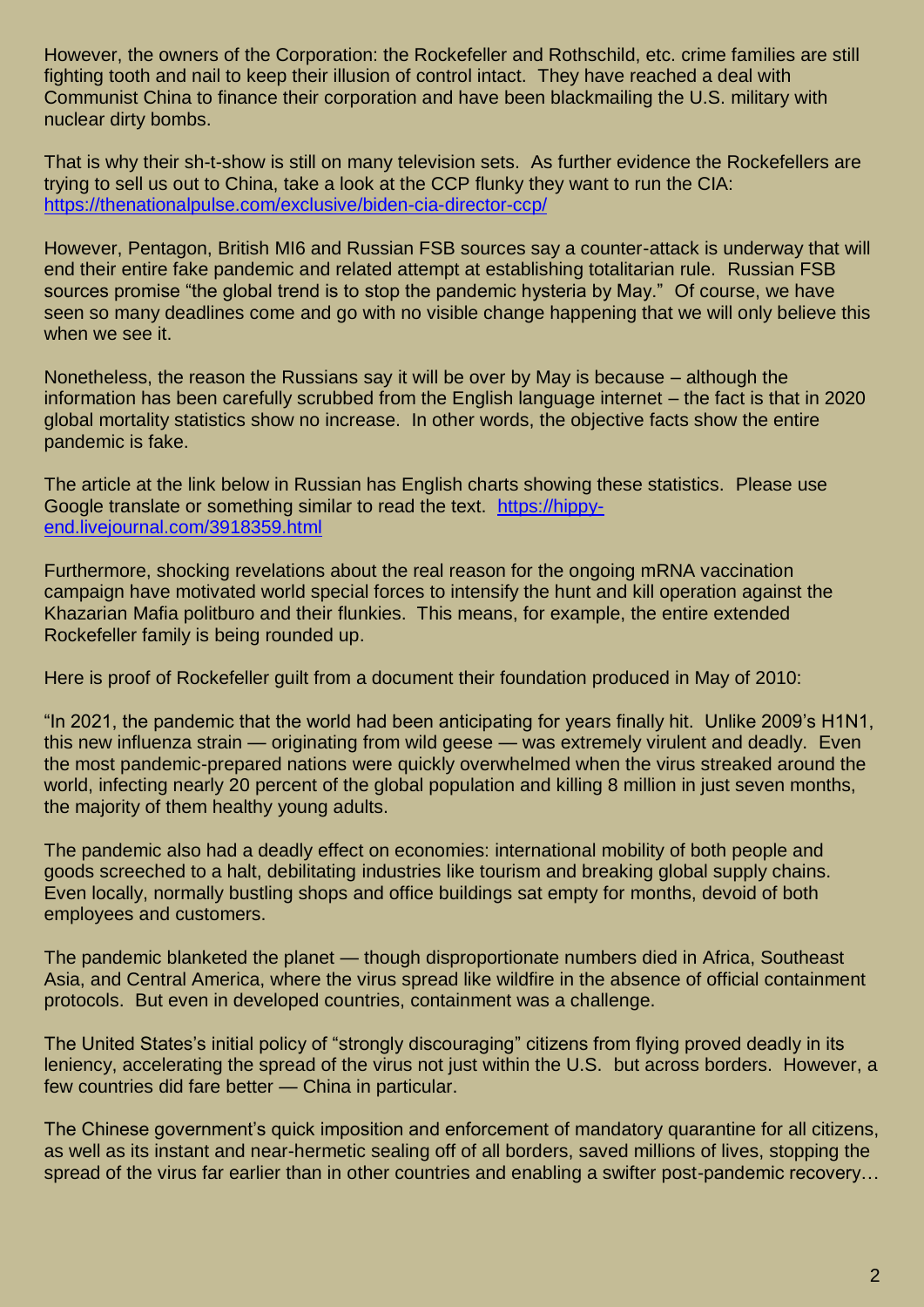By 2025, people seemed to be growing weary of so much top-down control and letting leaders and authorities make choices for them." [https://thewatchtowers.org/wp](https://thewatchtowers.org/wp-content/uploads/2020/04/Rockefeller-Foundation.pdf)[content/uploads/2020/04/Rockefeller-Foundation.pdf](https://thewatchtowers.org/wp-content/uploads/2020/04/Rockefeller-Foundation.pdf)

Even worse, the vaccines they are now trying to inject into everybody on Earth are using CRISPR gene-editing technology to alter people's DNA and brain structure in order to…

remove genes related to religious belief and add genes to increase dopamine production. This would make people passive and happy no matter what their government was doing to them.

Take a look at the following two videos, one less than five minutes and the other 29 minutes (if you a pressed for time skip to the last 10 minutes) to see exactly how they are doing this. <https://youtu.be/spw5nmUrpWA>

## <https://youtu.be/GjhQfO-9hT8>

The speaker in the first video says a gene called VMAT2 has been associated with religious fundamentalism. He recommends vaccinating people in the Middle East with a virus that will remove this gene and thus eliminate fundamentalist fanaticism. However, as an FSB source pointed out: "a 'side effect' is that any other religious experiences and belief in God would also be eliminated." The FSB says the U.S. Corporate government has already carried out this vaccination campaign in the Middle East.

The speaker in the longer video describes how they used CRISPR gene-editing vaccines to change the brain structure and behavior of rats. He was talking about using the vaccine to treat drug and other addiction problems. Again though, as the FSB source points out "it explains how the vaccine can edit genes to change behavior: people can be happy all the time as their dopamine production is boosted. They can be stopped from becoming violent and become obedient."

So there you have it, the Khazarian Mafia wants to turn us into happy, spiritually empty, sheeple who have been genetically programmed to be obedient no matter what. This is worse than even George Orwell imagined in his novel 1984.

This is what MI6 had to say on the subject:

"The KM sponsored mRNA vaccines contain CRISPR gene-editing technology, which is not inoculation but genomics and is contrary to international law and highly illegal.

The international so-called public health emergency is placing immense strain on global economies and all of their public administrations including the civilian police and courts. The violations of international law are widespread and ever-increasing.

The sheer body of counterintelligence we gather on a daily basis since the onset of this so-called public health emergency gives us very good reason to suspect all that is being told about this and the decisions being made thereafter are not altogether reliable.

We will therefore conduct our counterintelligence operation in symphony with all of the world's military intelligence communities to get to the bottom of the matter and expedite an ending to what is so very draining for us all."

The Canadians are also getting ready to declare war on the Rockefellers and their minions because the Rockefeller script-reader Biden has taken actions to protect Rockefeller Middle East oil operations by preventing Americans from buying non-Rockefeller controlled Canadian oil.